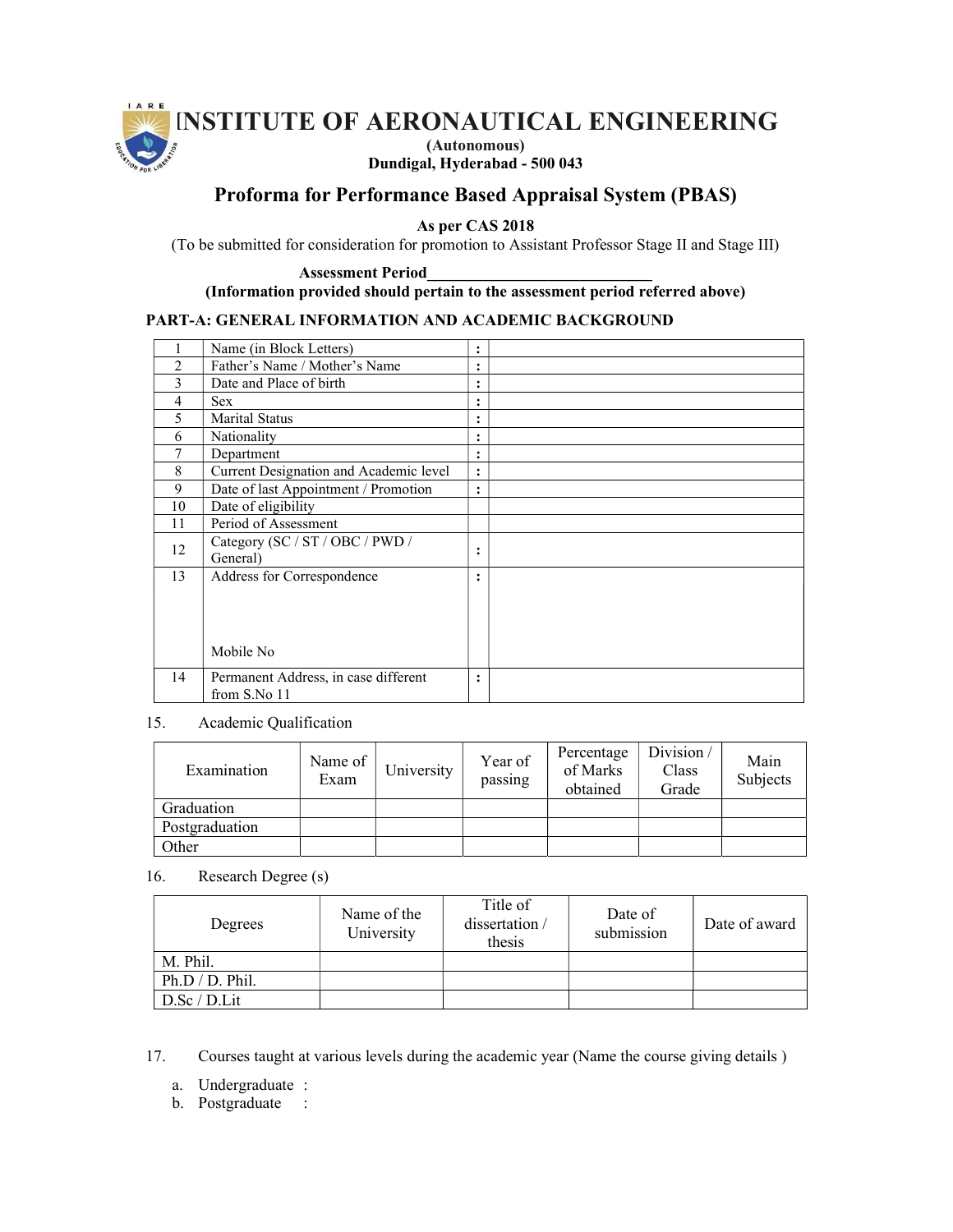- 18. Field of specialization under the subject / Discipline
- 19. Details of Course / Programmes / Workshop / MOOCs attended or completed.

19.1 Details of refresher/orientation course/research methodology/workshop/syllabus upgradation teaching —learning-evaluation/technology programmes/Faculty Development Programme

| S.No | Details | Place | Period    |                   |       |                              |
|------|---------|-------|-----------|-------------------|-------|------------------------------|
|      |         |       | -<br>From | <b>TILL</b><br>10 | r ear | Sponsoring/Organising Agency |
|      |         |       |           |                   |       |                              |

### 19.2 MOOCs completed with e-certification

| S.No | Details<br>of<br><b>MOOC</b> | Subject | Certification<br>providing<br>agency | Date of<br>certification | Level<br>(UG/PG)<br>(Ther | Year | e-certification<br>no. |
|------|------------------------------|---------|--------------------------------------|--------------------------|---------------------------|------|------------------------|
|      |                              |         |                                      |                          |                           |      |                        |

# 19.3 Contribution towards development of e-content/MOOCs in 4- quadrants

| S No | Details of E-<br>contents /<br>MOOCs in 4-<br>quadrants | Quadrant's<br>developmen | No. of<br>Module | Course | Sponsorin<br>g agency | Year | Level<br>(UG/PG/<br>Other) |
|------|---------------------------------------------------------|--------------------------|------------------|--------|-----------------------|------|----------------------------|
|      |                                                         |                          |                  |        |                       |      |                            |

# 19.4 Contribution towards conduct of MOOCs

| S. No | Details of<br><b>MOOC</b> | Subject | Sponsoring<br>agency | Level<br>(UG / PG /<br>Other) | Year | E-Certification<br>No. |
|-------|---------------------------|---------|----------------------|-------------------------------|------|------------------------|
|       |                           |         |                      |                               |      |                        |
|       |                           |         |                      |                               |      |                        |

## 20. Period of Teaching experience during the assessment period

| Name of the | Position held<br>with pay             | Ad-hoc/                  |      | To | Total experience (as on<br>. |               |      |
|-------------|---------------------------------------|--------------------------|------|----|------------------------------|---------------|------|
| Institution | scale / Pay<br>Band with<br>Grade pay | Temporary /<br>Permanent | From |    | Year                         | <b>Months</b> | Days |
|             |                                       |                          |      |    |                              |               |      |
|             |                                       |                          |      |    |                              |               |      |
|             |                                       |                          |      |    |                              |               |      |
|             |                                       |                          |      |    |                              |               |      |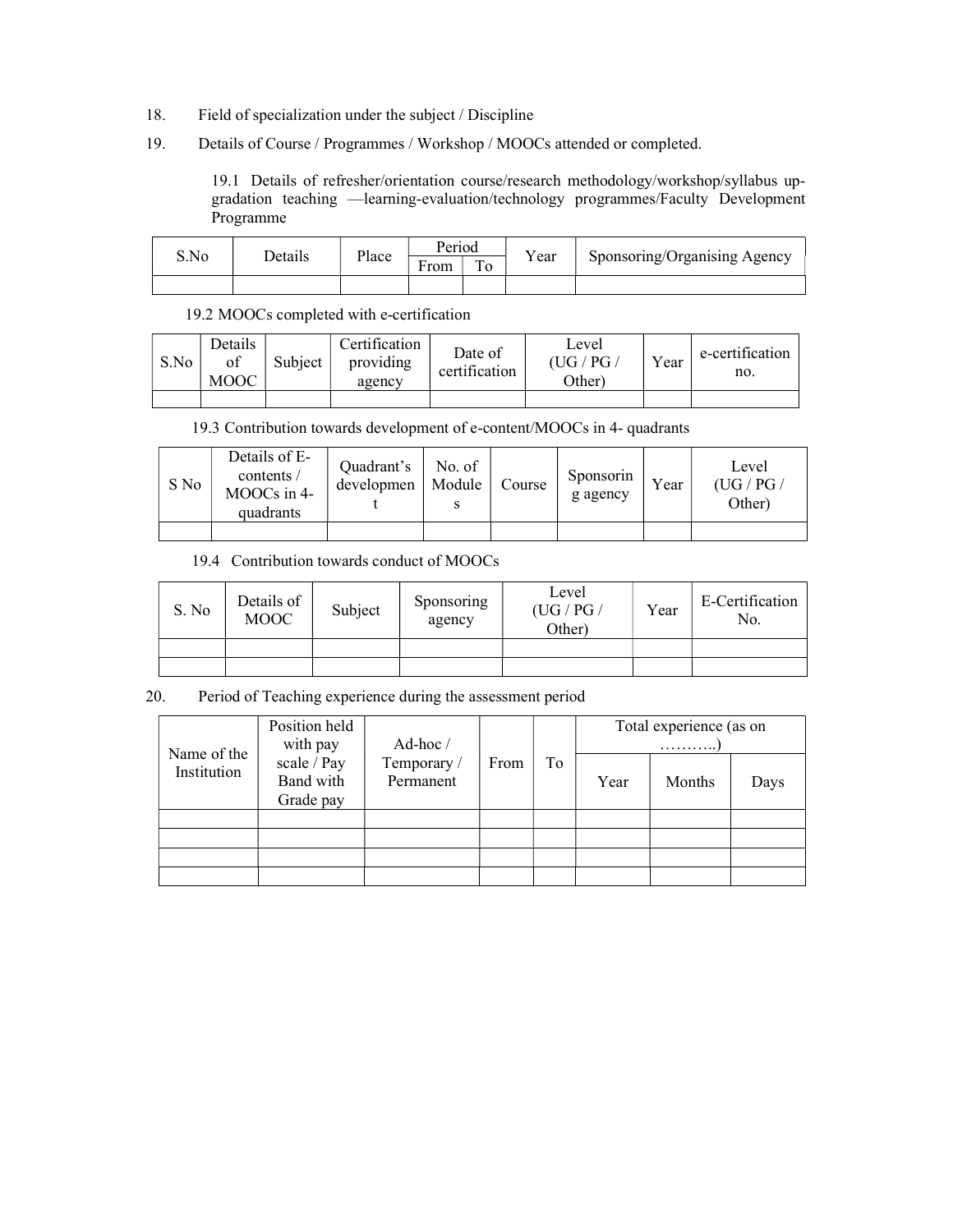### PART -B: ACADEMIC PERFORMANCE ASSESSMENT

(Please refer to "Detailed Guidelines" for completing Part B)

# SECTION B. 1: TEACHING, LEARNING, EVALUATION RELATED ACTIVITIES

1. Teaching Activity (Details of Lectures, Tutorials, Practicals, and other teaching related activities)

### Grading Criteria:

- i.  $80\%$  & above Good
- ii. Below 80% but 70% & above Satisfactory
- iii. Less than 70% Not Satisfactory

| S.No | Year | Course/<br>Paper | Level<br>(PG/UG) | Teaching<br>Mode | Grading as per Annual<br>Performance Appraisal Report<br>(APAR) for the assessment period<br>for this section |
|------|------|------------------|------------------|------------------|---------------------------------------------------------------------------------------------------------------|
|      |      |                  |                  |                  |                                                                                                               |

### SECTION B.2: ADMINISTRATIVE SUPPORT, PARTICIPATION IN STUDENT'S CO-CURRICULAR AND EXTRA- CURRICULAR ACTIVITIES, PERSONAL DEVELOPMENT RELATED TO TEACHING AND RESEARCH ACTIVITIES.

2. Student related activities/ Research Activities

#### Grading criteria:

Good - Involved in at least 3 activities Satisfactory - 1-2 activities Not-satisfactory - Not involved / undertaken any of the activities

a) Administrative responsibilities such as Head, Chairperson/ Dean/ Director/coordinator, Warden etc.

| S. No |  | Name of<br>ear<br>Activity | Designation | Institution / Department | Period |  |
|-------|--|----------------------------|-------------|--------------------------|--------|--|
|       |  |                            |             |                          | From   |  |
|       |  |                            |             |                          |        |  |

b) Examination and evaluation duties assigned by the college / university or attending the examination paper evaluation.

| S. No |              | Name of  | Designation   Institution / Department | Period |  |
|-------|--------------|----------|----------------------------------------|--------|--|
|       | $\alpha$ ear | Activity |                                        | From   |  |
|       |              |          |                                        |        |  |

c) Student related co-curricular extension and field based activities such as student clubs' career counselling. Study visits, students seminar and other events, cultural, sports, NCC, NSS and seminars and other events cultural, sports. NCC, NSS and community services.

| S. No |     | Name of  | Level  | Institution | Period |  |
|-------|-----|----------|--------|-------------|--------|--|
|       | ear | Activity | UG/PG) | Department  | From   |  |
|       |     |          |        |             |        |  |

d) Organizing seminars/ conferences/workshops, other college / university activities.

| S. No | Year | Details | Place | Period |    | Sponsoring/              |  |
|-------|------|---------|-------|--------|----|--------------------------|--|
|       |      |         |       | From   | 10 | <b>Organising Agency</b> |  |
|       |      |         |       |        |    |                          |  |
|       |      |         |       |        |    |                          |  |

e) Evidence of actively involved in guiding Ph.D students.

| Registered | Thesis / Dissertation |       | Degree Awarded |
|------------|-----------------------|-------|----------------|
| (Ph.D)     | submitted             | ′ ear |                |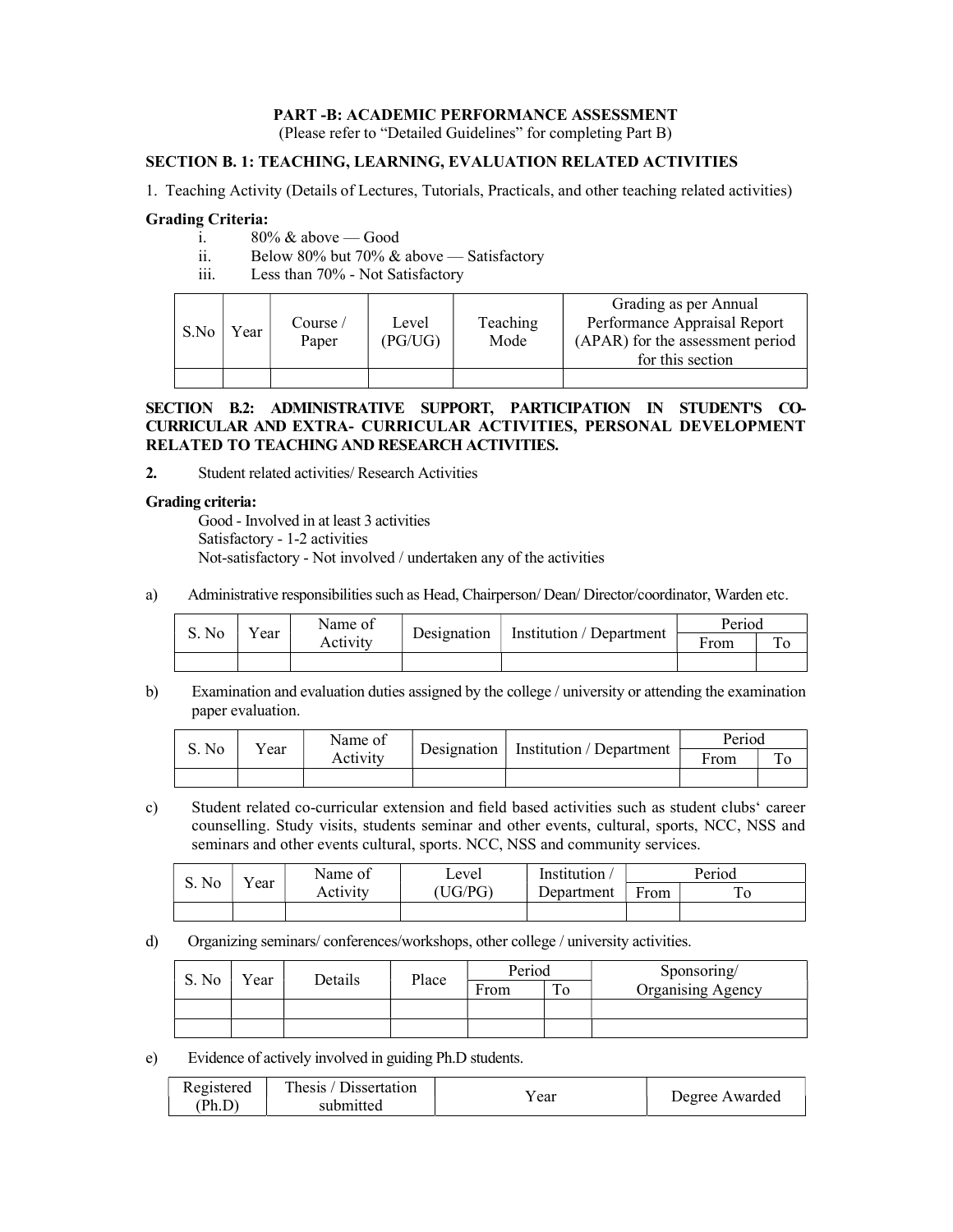f) Conducting minor or major research project sponsored by national or international agencies

| S.No   Year   Title |  | Period |    |               | Sponsoring / Funding |
|---------------------|--|--------|----|---------------|----------------------|
|                     |  | From   | To | Major / Minor | Agency               |
|                     |  |        |    |               |                      |
|                     |  |        |    |               |                      |
|                     |  |        |    |               |                      |

g) At least one single or joint publication in peer –reviewed or UGC list of Journals

| υ.<br>- No | Title<br>of the<br>paper | Journal<br>Name | Year | Vol.<br>No. | No | N <sub>0</sub> | Page. ISSN Impact  <br>Factor | Whether<br>indexed | SCOPUS Authorship | Reference<br>number of<br><b>HGC-CARE</b><br>list |
|------------|--------------------------|-----------------|------|-------------|----|----------------|-------------------------------|--------------------|-------------------|---------------------------------------------------|
|------------|--------------------------|-----------------|------|-------------|----|----------------|-------------------------------|--------------------|-------------------|---------------------------------------------------|

Note

Impact factor to be determined as per Thomson Reuters list

The Authorship is to be filled as follows:

One of Two Authors For more than two Authors: First/Principal/Corresponding Author Joint Author

### Overall Grading for B2

| Year | No. of Activities covered * | Overall grading as per Annual<br>Performances Appraisal Report<br>(APAR) for the assessment<br>period for this section. |
|------|-----------------------------|-------------------------------------------------------------------------------------------------------------------------|
|      |                             |                                                                                                                         |
|      |                             |                                                                                                                         |

\* Note

Number of activities can be within or across the broad categories of activities (Please attach supporting documents as per requirement)

# SUMMARY OF GRADING FOR THE ASSESSMENT PERIOD

(As per the APPARs submitted by the applicant during the assessment period)

| S.No | √ear | Overall<br><b>Grading for</b><br>section B.1-B.2 |      | No. of grading as |
|------|------|--------------------------------------------------|------|-------------------|
|      |      |                                                  | Good | Satisfactory      |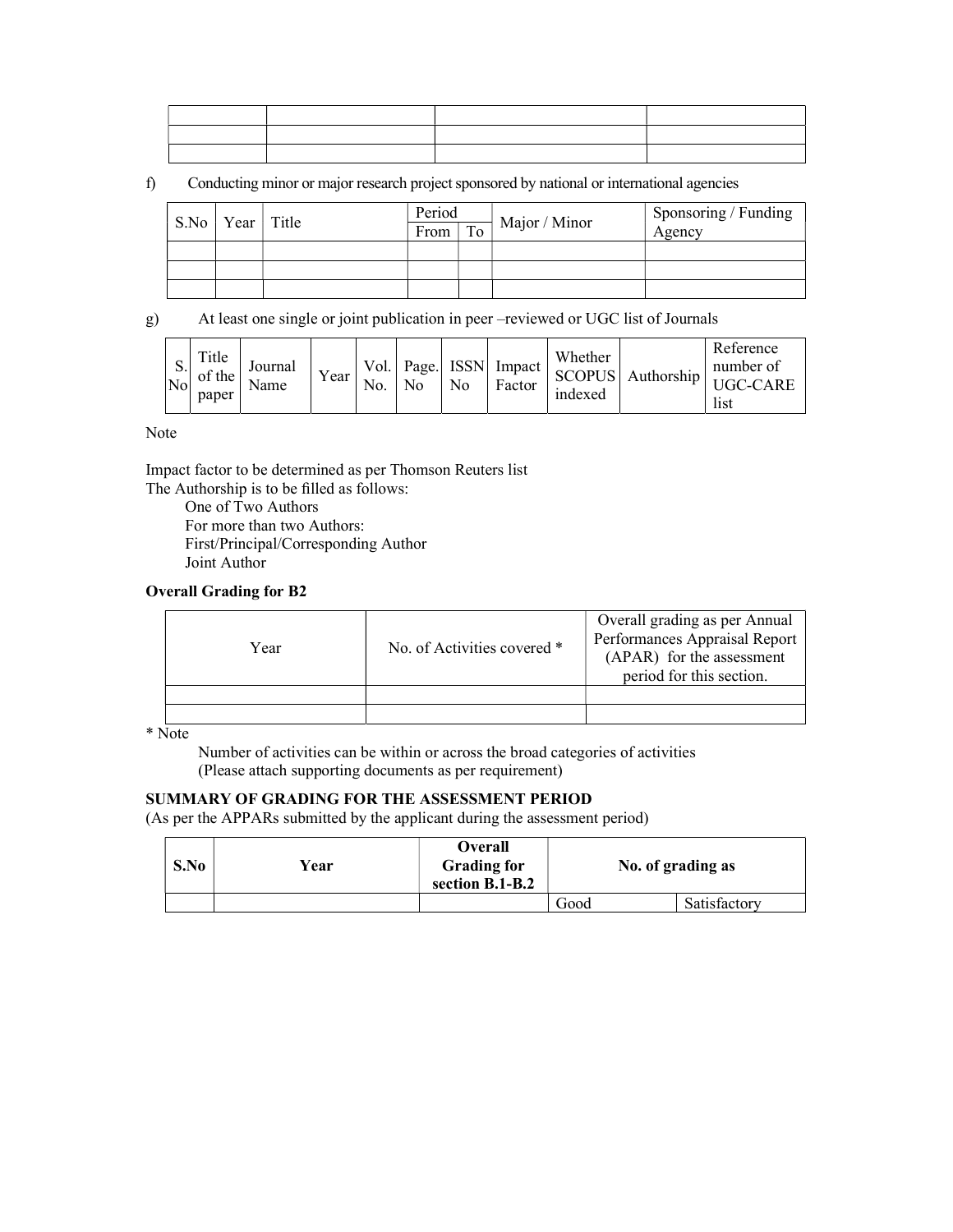# PART C: OTHER RELEVANT INFORMATION

- a) Membership/Fellowship of Learned bodies / Societies:
- b) Literary, cultural or other activities (e.g. attainment in sports etc.) in which the applicant is interested and distinctions obtained:
- c) Please give details of any other credential, significant contributions, awards received, responsibilities, etc. not mentioned earlier.
- d) Future Plans (In approximately 150 words):

LIST OF ENCLOSURES: (Please attach self-certified copies of certificates, sanction orders, papers, etc. wherever necessary)

| 1.                      | $1\,1$ |
|-------------------------|--------|
| $\overline{c}$          | $12\,$ |
| $\overline{\mathbf{3}}$ | 13     |
| $\overline{4}$          | 14     |
| 5                       | 15     |
| 6                       | $16\,$ |
| $\overline{7}$          | $17\,$ |
| 8                       | $18\,$ |
| 9                       | 19     |
| 10                      | 20     |